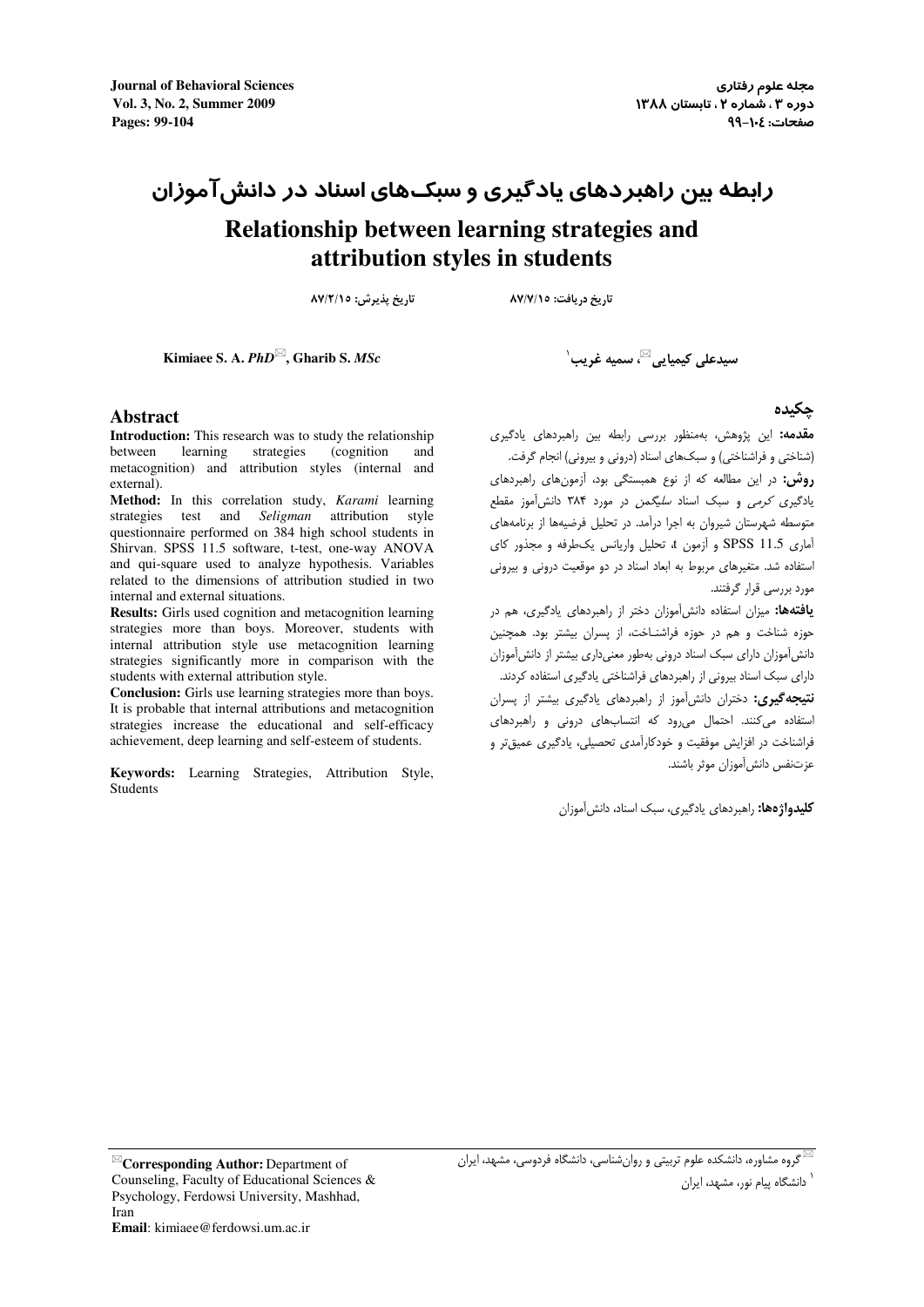#### مقدمه

امروزه نظام تعليم وتربيت هر جامعه زيربناي توسعه اجتماعي، اقتصادی، سیاسی و فرهنگی آن به شمار می رود. بررسی عوامل ييشرفت جوامع توسعه يافته نشان مى دهد كه همه اين كشورها از آموزش و پرورش توانمند، مؤثر و کارآمد برخوردار هستند [۱].

در زمان های دور که حجم اطلاعات محدودتر بود، شیوه مورد استفاده بهراحتی می توانست از عهده بهخاطرسپاری و پیوند اطلاعات با یکدیگر و بنای یافتههای جدید برآید. ولی اکنون که حجم اطلاعات مرزهای محدود قبلی را درنوردیده است، روش های سنتی مطالعه نمی توانند در مورد اطلاعات انبوه فعلی کارساز باشند. عامل دیگری نیز در تغییر روش سنتی مطالعه مهم بهنظر می رسد و آن انتظاری است که از یادگیرنده می٫ود. قبلاً بر حفظ "طوطی وار" مطالب در حافظه تاکید می شد، ولی اکنون از یادگیرنده انتظار می رود که علاوه بر حفظ دانش، توان درک، فهم و کاربرد آن را نیز داشته باشد. بهعبـارت دیگر، تأکـید بر تواناییهـای بالاتر شنـاختی و راهبردهای یادگیری کـارآمد، یکی دیگر از عوامل تغییر در روش مطالعه است [٢].

در تحقق این مهم چندین متغیر بر میزان یادگیری دانش آموزان اثرگذارند که متغیرهای آموزشگاهی و تفاوتهای فردی از آن جمله هستند. در این حوزه، راهبردهای یادگیری جزء متغیرهای آموزشگاهی به حساب می آیند و سبک اسناد به تفاوتهای فردی مربوط است.

*فراول* و دیگران [۳]، راهبردهای یادگیری را به شناختی و فراشناختی تقسیم نمودهاند. راهبردهای یادگیری فعالیتهایی است که دانش آموزان برای یادگیری موضوعات به کار میبرند. راهبردهای شناختی یادگیری، بیانگر فعالیتهای دانش آموزان برای یادگیری موضوعاتي همچون حفظ كردن، ارتباط بين عناصر و تعاريف بدون یادگیری عمیق است. راهبردهای فراشناختی نشان می دهند که دانش آموزان چگونه فعالیتهای یادگیریشان را مدیریت می کنند [۴] و با یادگیری مستقل، باکیفیت و بامعنی همراه است که نتیجه آن دستیابی به سطوح عمیقتری از درک و فهم است [۵]. *ورمانت* و همكاران بين سه راهبرد فراشناختى تمايز قايل هستند: الف) راهبرد خودنظم بخش، که فعالیتهای یادگیری را خود دانش آموز نظم میدهد، ب) راهبرد نظمدهی بیرونی، که فعالیتهای یادگیری توسط معلم، كتاب و غيره تنظيم مي شود و ج) بي نظم كه نه خود قادر به نظم دهی است و نه معلم و محیط فعالیتهای یادگیری او را تنظیم می کنند. این در حالی است که معلمان همواره دانش آموزان را برای رسیدن به راهبردهای یادگیری عمیق یا فراشناختی تشویق می کنند، که بهدنبال آن انتظار می رود سطوح عمیق تری از درک و فهم و نتايج تحصيلي بهتر را به همراه داشته باشد [۶]. پس راهبردهای شناختی "غیرپیچیدهتر" هستند، یعنی بر حفظ کردن بیشتر و پردازش کمتر تاکید دارند و راهبردهای فراشناختی "پیچیدهتر" دوره ۳، شماره ۲، تابستان ۱۳۸۸

هستند یعنی بر پردازش بیشتر مواد آموختنی و مطالعه مستقل تمر کز دارند [۴].

از دیگر سو، به اعتقاد *باندورا* [۷]، راهبردهای یادگیری دانش[موزان و سبک اسناد آنها با یکدیگر در ارتباط هستند. سبک اسناد به متغیر تفاوتهای فردی همچون شخصیت، انگیزش و جنسیت اشاره دارد. ه اینر [٨]، معتقد است دانش آموزان به توانایی، تلاش، سختی تكاليف و شانس به عنوان علل اصلى نتايج تحصيلى اشاره مى كنند. این نوع اسناددهی به سه حوزه اصلی (درونی- بیرونی)، ثبات و کنترل پذیری [۲۴] تقسیم می شود. مطالعات متعدد نشان دادهاند که سبک اسناد کنترلپذیر با نتایج مثبت شناختی، فراشناختی، پیشرفت تحصیلی و انگیزش مثبت تحصیلی همراه است. در این خصوص دانش آموزانی که پیشرفت تحصیلی را به تلاش های شخصی (اسناد درونی) نسبت میدهند، بیشتر از راهبردهای یادگیری فراشناختی استفاده و موضوعات یادگیری را عمیق تر پردازش می کنند [۹، ۱۰، ١١]. پس سبک اسناد دانش[موزان همچون خوش بینی [١٢]، تصور از موفقیت [١٣] و عملکرد قبلی [١۴] بر یادگیری آنها اثرگذار است. اصولاً راهبردهای یادگیری فراشناختی، خودکارآمدی تحصیلی را افزایش داده و با اسنادهای درونی و تلاش تحصیلی بیشتر مشخص می شوند؛ درحالی که راهبردهای یادگیری شناختی با اسنادهای بیرونی، علل غیرقابل کنترل در موفقیت و تلاش تحصیلی و خودکارآمدی کمتر همراه است. دانش آموزانی که سبک اسناد آنها در موفقیتهای تحصیلی، بیشتر بر تلاش شخصی و خودکارآمدی بالاتر و یادگیری عمیق تر متمر کز است، بیشتر از راهبردهای فراشناختی و دانش آموزانی که سبک اسنادشان در تحصیل بر عوامل کنترلناپذیر، کارآمدی پایین تر و یادگیری سطحی تر متمرکز است، بیشتر از راهبردهای شناختی استفاده می کنند [۶]. جدیدترین یافتههای *پال* و دیگران [١٢]، پیرامون اسنادها، شناختها و شیوههای مقابله نشان می دهد که اسنادهای درونی بیشتر با راهبردهای مقابلهای مشکل مدار و نتایج مثبت روان شناختی مرتبط با شغل و اسنادهای منفی با راهبردهای مقابلهای هیجـانِمدار و نتایج منفی روانِشناخـتی مرتبط با شغل همراه هستند.

استفاده از راهبردهای یادگیری سطحی و مبتنی بر سبک اسناد بیرونی، با انتظارات جدیدی که از یادگیری وجود دارد، متناسب نیست. در محیطهای یادگیری جدید از دانش آموزان انتظار می رود تا مواد یادگرفتهشده را بیشتر پردازش نموده و در مطالعه مستقلتر عمل نمایند. این موضوع میتواند با جنسیت که براساس آن دختر و پسر به لحاظ انگیزشی، شخصیتی، عملکرد مستقل و کنترل پذیری با یکدیگر متفاوت هستند، رابطه داشته باشد و شناسایی راهبردهای یادگیری و سبک اسناددهی آنها میتواند زمینه مسلح کردن آنان به مهارت و دانشی را فراهم آورد که آنها را قادر میسازد تا به سطوح عمیق تری از پردازش مفاهیم و یادگیری خودنظم ده که هدف محوری آموزش و پرورش است، دست یابند [۵]؛ و در نهایت مانع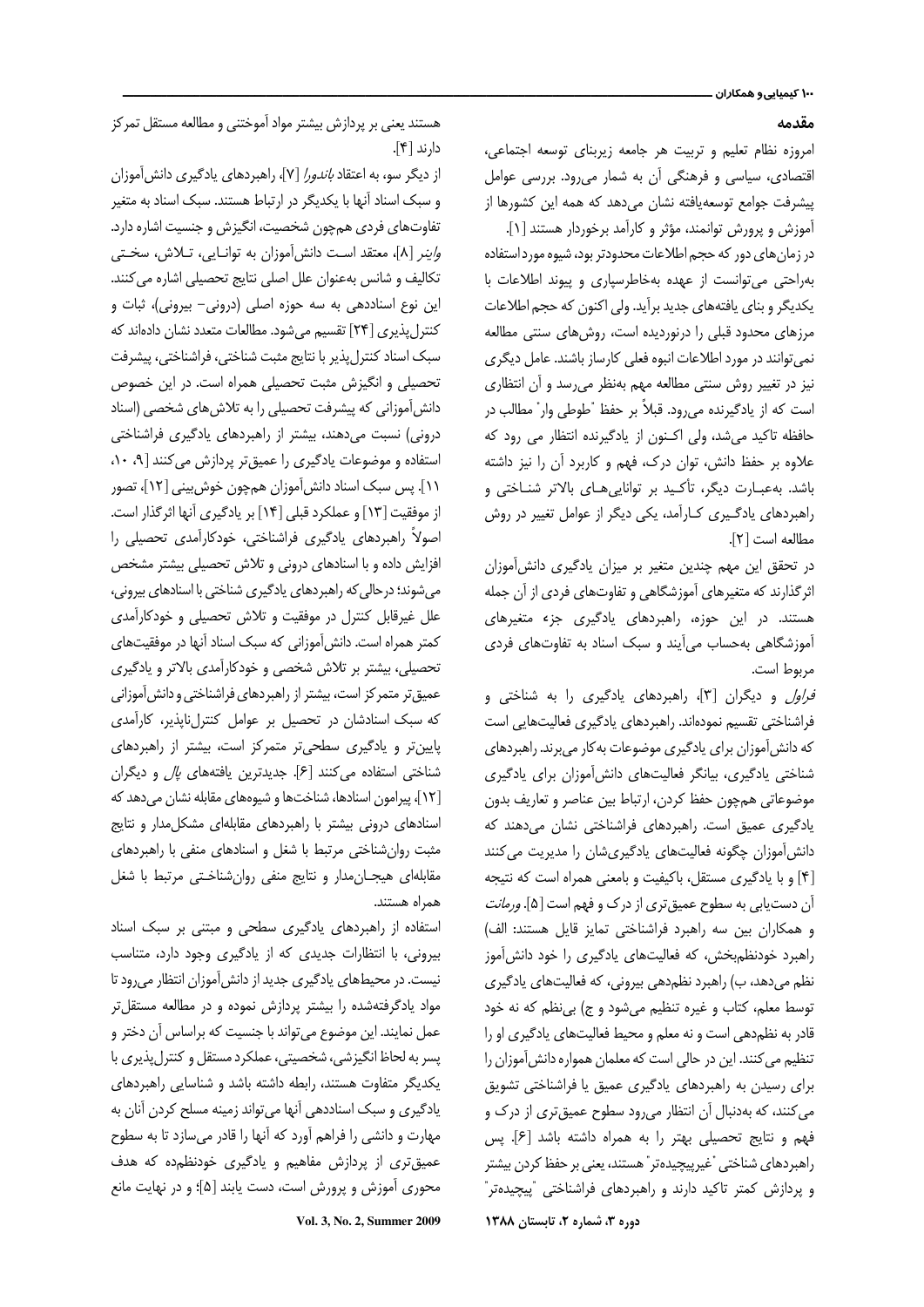بسیاری از سوءتفاهمها بین معلمان و دانش آموزان شده و پیشگیری ز بروز پدیدههای آموزشی آسیبزا از جمله اُفت تحصیلی را فراهم  $\vdots$ آورده و به رشد و توسعه پایدار جامعه کمک نماید. از اینرو، پژوهش حاضر به بررسی این سئوالات پرداخت؛ ١- آیا بین دانش آموزان دختر و پسر در استفاده از راهبردهای یادگیری تفاوت معنیداری وجود دارد؟ ٢- آيا در ميزان استفاده از راهبردهاى يادگيرى، بين دانشآموزان رشتههای مختلف تحصیلی تفاوت معنیداری وجود دارد؟ ٣- آيا بين دانش[موزان دختر و پسر در نحوه سبک اسناددهي نفاوت معنی داری وجود دارد؟ ۴- آیا دانش آموزانی دارای سبک سناد درونی، بیشتر از دانش آموزان دارای سبک اسناد بیرونی از راهبردهای شناختی استفاده میکنند؟ ۵– آیا دانشآموزان دارای سبک اسناد درونی بیش از دانش[موزان دارای سبک اسناد بیرونی از راهبردهای فراشناختی بادگیری استفاده م*ی ک*نند؟

# روش

بژوهش حاضر، توصیفی و از نوع بررسی رابطه همبستگی است. جامعه آماری پژوهش، دانشآموزان مقطع متوسطه شهرستان شیروان در سال تحصیلی ۸۷-۸۶ بودند کـه بهروش تصـادفی خـوشهای انتخـاب شدند.

طبق آمار سال تحصیلی ۸۷–۸۶، کل دانشآموزان مقطع متوسطه شهرستان شیروان ۸۴۸۶ نفر شامل ۴۲۲۷ پسر و ۴۲۵۹ دختر بودند. حجم نهایی نمونه آماری بر حسب جدول مورگان ۳۸۴ نفر محاسبه و پس از اجرا، ۳۵۳ پرسش نامه قابل ارزیابی دریافت شد. ابتدا ۸ دبیرستان و سپس بهصورت تصادفی دو کلاس از هر دبیرستان نتخاب شدند و مورد ارزيابي قرار گرفتند. براي تحليل دادمها از زمون t برای گروههای مستقل، تحلیل واریانس یک طرفه و مجذور .<br>ا كاي استفاده شد.

ز ابزارهای اندازهگیری پژوهش حاضر یکی پرسشنامه راهبردهای  $\vdots$ بادگیری است، که اولین بار بهوسیله *کرمی* [۱۵] ساخته شد و راهبردهای شناختی و فراشناختی را می سنجد. این پرسش نامه از ۸۶ آیتم تشکیل شده است. ۴۹ آیتم آن مانند راهبردهای تکرار، بسط و سازمان دهی در دو سطح ساده و پیچیده همگی از راهبردهای شناختی محسوب می شوند. ۳۷ آیتم که مربوط به راهبردهای فراشناختی هستند به دو دسته راهبرد "دانش کنترل خود" و "دانش کنترل فرآیند" تقسیم می شوند. مؤلفههای راهبرد کنترل خود عبارت ز تعهد، نگرش و توجه و مؤلفههای راهبرد کنترل فرآیند عبارت از  $\vdots$ برنامهریزی، کنترل و ارزشیابی و نظم دهی هستند. پاسخ گویی به

#### ـــــــــــــــــــــــــــــــــــــــــــــــــــــــــــــــــ ـ رابطه بين راهبردهاي يادگيري و سبكهاي اسناد در دانشآموزان 101

أيتمها بهصورت پيوسته از صفر تا ۹ بهروش ليكرت صورت میگیرد. *کرمی* پایایی این پرسشنامه را بهروش بازآزمایی در کل آزمون ۹۸٪ و همبستگی میان سئوالات را ۹۹٪ گزارش نموده است. .<br>ا عب*دا...پور* [۱۶] برای این پرسشiامه آلفای ۰/۹۲ را گزارش کرد و در پژوهش حاضر نیز ضریب آلفای ۰/۹۵ بهدست آمد.

پرسشنامه سبک اسناد *سلیگمن* برای سنجش سبک اسناد دانشجویان استفاده شد. *پترسون* و همکاران [۱۷]، عنوان کردند که ASQ بهعنوان مقياس خودسنجي الگوي سبک توضيحي، گرايش فرد را به انتخاب مهمترین توضیحات علّی پیشامدهای خوب (مثبت) و بد (منفي) مشخص مي كند. آخرين فرم تجديدنظر شده ین پرسش نامه در سال ۱۹۹۲ توسط *سلیگمن و سینگ* ارایه شد [۱۸]. روش اعتبارياري اين آزمون از طريق ضريب آلفاي كرونباخ، بهترتيب براي منبع علت، ثبات علت و كلي بودن علت ٩٣/٠، ٨٩. و ۰/۹۰ است [۱۹]. پایایی آن نیز با استفاده از آلفای کرونباخ، برای حوادث بد ۰/۸۵ و حوادث خوب ۰/۷۴ است [۱۵].

## بافتهها

بین میزان استفاده دانش[موزان دختر و پسر از راهبردهای یادگیری تفاوت وجود داشت. جدول ١ نشان می دهد که میانگین استفاده دانشآموزان دختر از راهبردهای یادگیری بهطور معنیداری بیشتر از دانش[موزان پسر است.

با استفـاده از تحـليل واريـانس يك1طـرفه مشخص شد كه بين دانشآموزان رشتههای مختلف تحصیلی از نظر میزان استفاده از راهبردهای یادگیری تفاوت وجود دارد. نتایج تحلیل در جدول ٢ آمده است. همان طور که در جدول ۳ مشاهده می شود، F=۲/۲۸۷ و p>٠/٠۵ نشان می دهد که این تفاوت معنی دار نیست. به عبارت دیگر، بین دانشآموزان رشتههای تحصیلی مختلف از نظر میزان

ستفاده از راهبردهای یادگیری تفاوت معنیداری وجود ندارد. برای پاسخ گویی به این سئوال که آیا بین دانش[موزان دختر و پسر در نحوه اسناددهی تفاوت معنیداری وجود دارد یا خیر از مجذور كاى استفاده شد. نتايج حاكى از آن بود كه سبك اسناد ١٣/٧٪ دانش آموزان دختر بيروني و ٨٧/٨٪ آنها دروني است (جدول ۴). همچنین نمرههای دانش[موزان پسر نشان داد که ۱۶٪ آنان دارای سبک اسناد بیرونی و ۸۴٪ دیگر دارای سبک اسناد درونی هستند. مقدار مجذور کای محاسبهشده در سطح ۰/۰۵ معنی دار نبود و با توجه به نتايج بهدستآمده بين دانش[موزان دختر و پسر از نظر سبک اسناد تفاوت معنىدارى وجود ندارد.

| ج <b>دول ۱)</b> شاخصهای آزمون T مربوط به مقایسه میانگین نمرههای استفاده دانشآموزان دختر و پسر از راهبردهای یادگیری |  |  |  |
|--------------------------------------------------------------------------------------------------------------------|--|--|--|
|--------------------------------------------------------------------------------------------------------------------|--|--|--|

|                           |       |     | آزمون I برای یکسانی میانگینها      | ازمون لیونر برای یکسانی واریانس۵ا |       | انحراف  |                                 |     | ِ شاخص — |
|---------------------------|-------|-----|------------------------------------|-----------------------------------|-------|---------|---------------------------------|-----|----------|
| نتيجه                     | 1 میں |     | مقدار T محاسبهشده درجه آزادی مقدار | سطح معنىدار بودن                  |       | معيار   | تعداد ميانگين                   |     | گروه گ   |
| $p > \cdot / \cdot \cdot$ |       | ۳۵۱ | $-\mathsf{r}/\mathsf{r}$ ۹۸        |                                   | ۰/۹۵۷ | ۱۰۴/۹۰۶ | 447/46                          |     | يسر      |
|                           |       |     |                                    |                                   |       | /77'    | $\delta r\mathbf{y}/\mathbf{y}$ | ۱۹۰ | دخت      |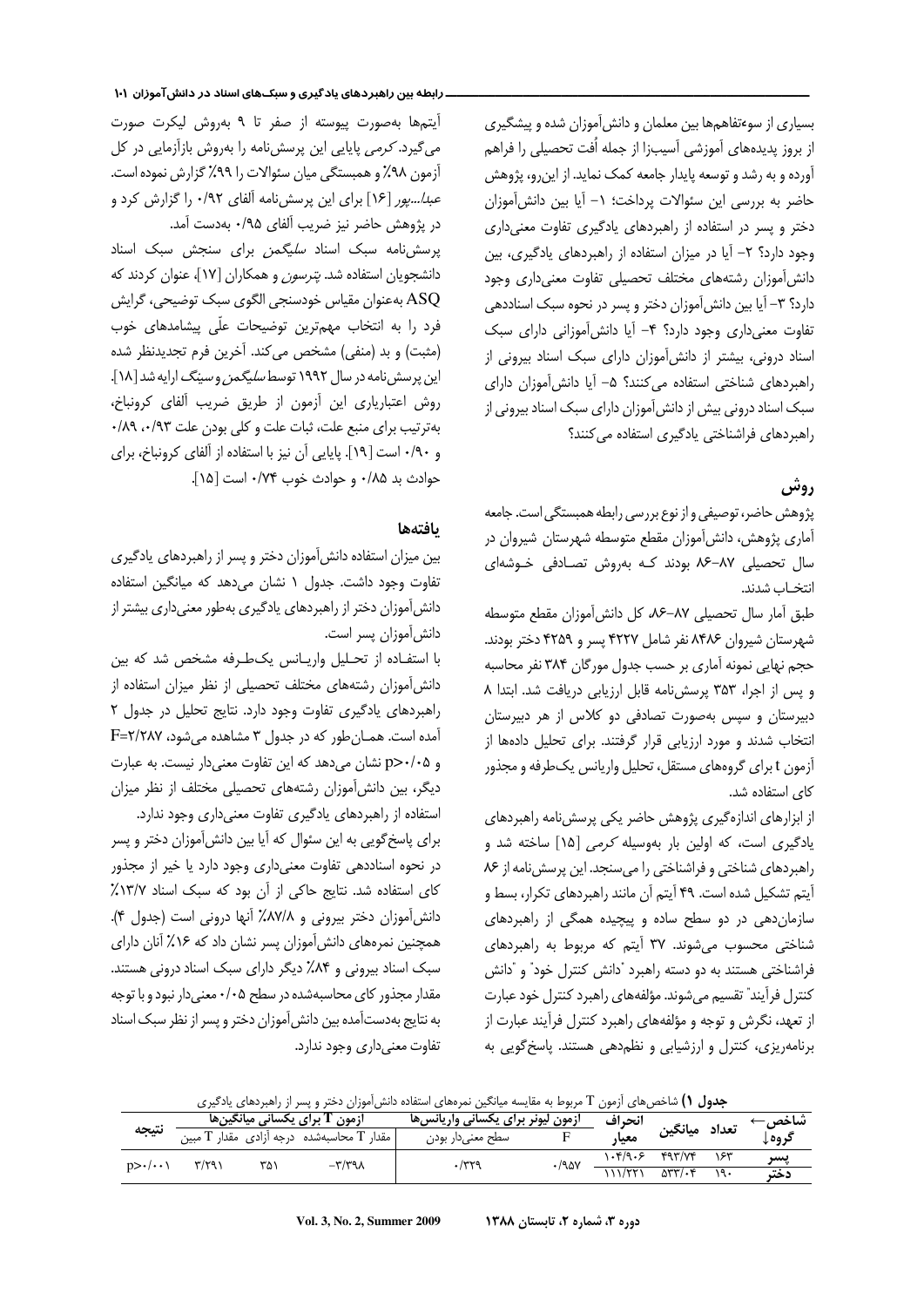ج**دول ۲)** شاخصهای توصیفی مربوط به نمرههای دانش[موزان از پرسشنامه راهبردهای یادگیری در بین رشتههای مختلف

|               | ີ            |     | ັ                                  | 79 J LJ J J LJ<br>ີ                    | ں ں ر وں رور ا                            |       |                     |
|---------------|--------------|-----|------------------------------------|----------------------------------------|-------------------------------------------|-------|---------------------|
| واريانس       | انحراف معيا, | نما | ميانه                              | خطاي معيار ميانگين                     | ميانگين                                   | تعداد | رشتههای تحصیلی      |
| ۱۰۲۴۱/۹۸      | ۰۰۱/۲۰۳      | ۴۲۰ | $\Delta$ \ $\cdot$ / $\cdot$ +     | ۱۶/۹۰۱                                 | 588121                                    | ۵٣    | انساني              |
| $\frac{1}{4}$ | ۱۱۶/۱۱۸      | ۱۷۲ | $YV\Lambda/\Delta$                 | <b>٢٢/٧٧٣</b>                          | $fVQ/T\Lambda$                            | ۲۶    | تجربي               |
| 11180/۴1      | ۱۰۵/۷۶۱      | ۵۵۴ | $\Delta$ \ $\mathcal{F}/\cdot$     | $\mathcal{N}^{\prime}$ . $\mathcal{N}$ | 495/19                                    | ۶۶    | رياضي فيزيك         |
| 11717/01      | ۱۰۸/۲۴۷      | ۶۱۲ | $\Delta f V/\Delta$ .              | ۱۰/۲۲۸                                 | $\Delta \mathbf{r} \mathbf{r}/\mathbf{r}$ | ۱۱۲   | کاردانش و فنیحرفهای |
| 15127/21      | ۱۱۴/۷۰۶      | ۵۳۴ | $\Delta Y \setminus / \cdot \cdot$ | $11/V\cdot V$                          | $\Delta$ . $\Lambda/\Delta$ ۳             | ۹۶    | عمومی (اول)         |

| جدول ٣) شاخصهاي أزمون تحليل واريانس يكطرفه |
|--------------------------------------------|
|--------------------------------------------|

تغييرات← منابع↓ نتيجه نسبت واریانس مجموع درجه مجموع تجربی مجذورات أزادی مجذورات به خطا۔ نمرهھا ميانگين بين گروهها درون گروهها ۲/۰۵– ۲/۲۸۷ ۱۱۹۱۷/۶۱۶ ۱۴۸ ۳۴۸ ۴۱۴۷۳۳۰/۳ کل  $1.9.71/57$   $F$   $7YY\Delta\Delta/F\cdot F$  $Y\alpha Y\alpha Y$ 

**جدول ۴)** دادهها و شاخصهای آزمون مجذور کای مربوط به مقایسه سبک اسناد دانش آموزان بسر و دختر

|                    |       | ں رہی ہے   |       |                  |
|--------------------|-------|------------|-------|------------------|
| بيروني             | درونی | کل         |       | گروه↓ سبک اسناد← |
| ۲۶                 | ۱۳۷   | ۱۶۳        | تعداد |                  |
| ۱۶۱۰               | ۸۴/۰  | ۰۰/۰۱      | در صد | يسر              |
| ۳۶                 | ۱۶۴   | ۱۹۰        | تعداد |                  |
| $\frac{1}{\gamma}$ | ۸۶/۳  | $\cdots$ . | در صد | دختر             |
| ۵۲                 | ۳۰۱   | ۳۵۳        | تعداد | کا ،             |
| YY/Y               | ۸۵/۳  | ۰۰/۰۱      | در صد |                  |

ج**دول ۵**) شاخصهای آزمون T مربوط به مقایسه میانگین نمرههای دانش[موزان دارای سبک اسناد درونی و بیرونی از پرسشiمه راهبردهای شناختی یادگیری

| نتيجه                  |              | آزمون T<br>برای یکسانی میانگینها |                          | أزمون ليونر<br>برای یکسانی واریانس ها |                         | انحراف<br>معيار | تعداد میانگین آ          |    | شاخصها←<br>گروهها (دانش∫موز)↓ |
|------------------------|--------------|----------------------------------|--------------------------|---------------------------------------|-------------------------|-----------------|--------------------------|----|-------------------------------|
|                        | مقدار T مبين | درجه أزادى                       | مقدار $\rm T$ محاسبه شده | سطح معنىدار بودن                      | F                       |                 |                          |    |                               |
|                        | ۱/۹۶         | ۳۵۱                              | ۱/۶۵۸                    |                                       |                         |                 | $55/071$ $79/10$         | ۵۲ | دارای<br>سبک اسناد بیرونی     |
| $p<\cdot/\cdot \Delta$ |              | $\cdot$ / $\vee$ $\wedge$ $\vee$ | .1.99                    |                                       | $50/795$ $797/79$ $7.1$ |                 | دارای<br>سبک اسناد درونی |    |                               |

**جدول ۶**) شاخصهای آزمون T برای مقایسه میانگین نمرههای دانش[موزان دارای سبک اسناد بیرونی و درونی از پرسشنامه راهبردهای فراشناختی یادگیری

| نتيجه                  |              | آزمون T<br>برای یکسانی میانگینها |                    | أزمون ليونر<br>برای یکسانی واریانس۵ا |                   | انحراف<br>معيار | تعداد ميانگين                             |    | شاخص&ا←<br>گروهها (دانش∫موز)↓ |
|------------------------|--------------|----------------------------------|--------------------|--------------------------------------|-------------------|-----------------|-------------------------------------------|----|-------------------------------|
|                        | مقدار T مبين | درجه آزادى                       | مقدار T محاسبه شده | سطح معنىدار بودن                     | F                 |                 |                                           |    |                               |
|                        | ۱/۹۶         | ۳۵۱                              | ۲/۳۳۵              | $\cdot$ /۴۱۵                         |                   |                 | $\Delta$ ./ $\Lambda$ .۳ ۲. $\Lambda$ /۴۶ | ۵۲ | دارای<br>سبک اسناد بیرونی     |
| $p>\cdot/\cdot \Delta$ |              |                                  | ۶۶۶۵.              |                                      | $fV/AYF$ $fVQ/T9$ | ۳۰۱             | دارای<br>سبک اسناد درونی                  |    |                               |

با استفاده از روش آماری آزمون t که نتایج آن در جدول ۵ آمده ست مشخص شد که میانگین دو گروه دانشآموزان دختر و پسر دارای سبک اسناد بیرونی و درونی از نظر میزان استفاده از راهبردهای شناختی یادگیری تفاوت معنی داری ندارند (p<۰/۰۵). نتايج حاصل از آزمون t براى بررسى تفاوت ميان سبك اسناد درونی و بیرونی از نظر استفاده از راهبردهای فراشناختی یادگیری در جدول ۶ نشان داده شده است. میانگین نمرههای دانشآموزان دارای سبک اسناد درونی (۲۲۵/۳۹)، بیش از میانگین نمرههای دانش آموزان دارای سبک اسناد بیرونی (۲۰۸/۴۶) است. دانش آموزان  $\mathfrak{p}>(\mathfrak{p}\texttt{>}\cdot\texttt{!}\circ\mathfrak{a})$  اسناد درونی بهطور معنیداری (۱۰۵– $\mathfrak{p}$ ) بیشتر از

دانش آموزان دارای سبک اسناد بیرونی از راهبردهای فراشناختی یادگیری استفاده می کنند.

ىحث

نتایج پژوهش حاضر نشان میدهد که در استفاده از راهبردهای یادگیری تفاوت معنیداری بین میانگین نمرات دختران و پسران وجود دارد. میزان استفاده دانش آموزان دختر از راهبردهای یادگیری از دانش آموزان پسر بیشتر است. دانش آموزان دختر بیشتر از دانش آموزان پسر از راهبردهای شناختی و فراشناختی استفاده می کنند. بنابراین، از نظر میزان استفاده از راهبردها در شرایط مختلف دانش[موزان دختر رتبه بالاترى دارند. نتايج حاضر در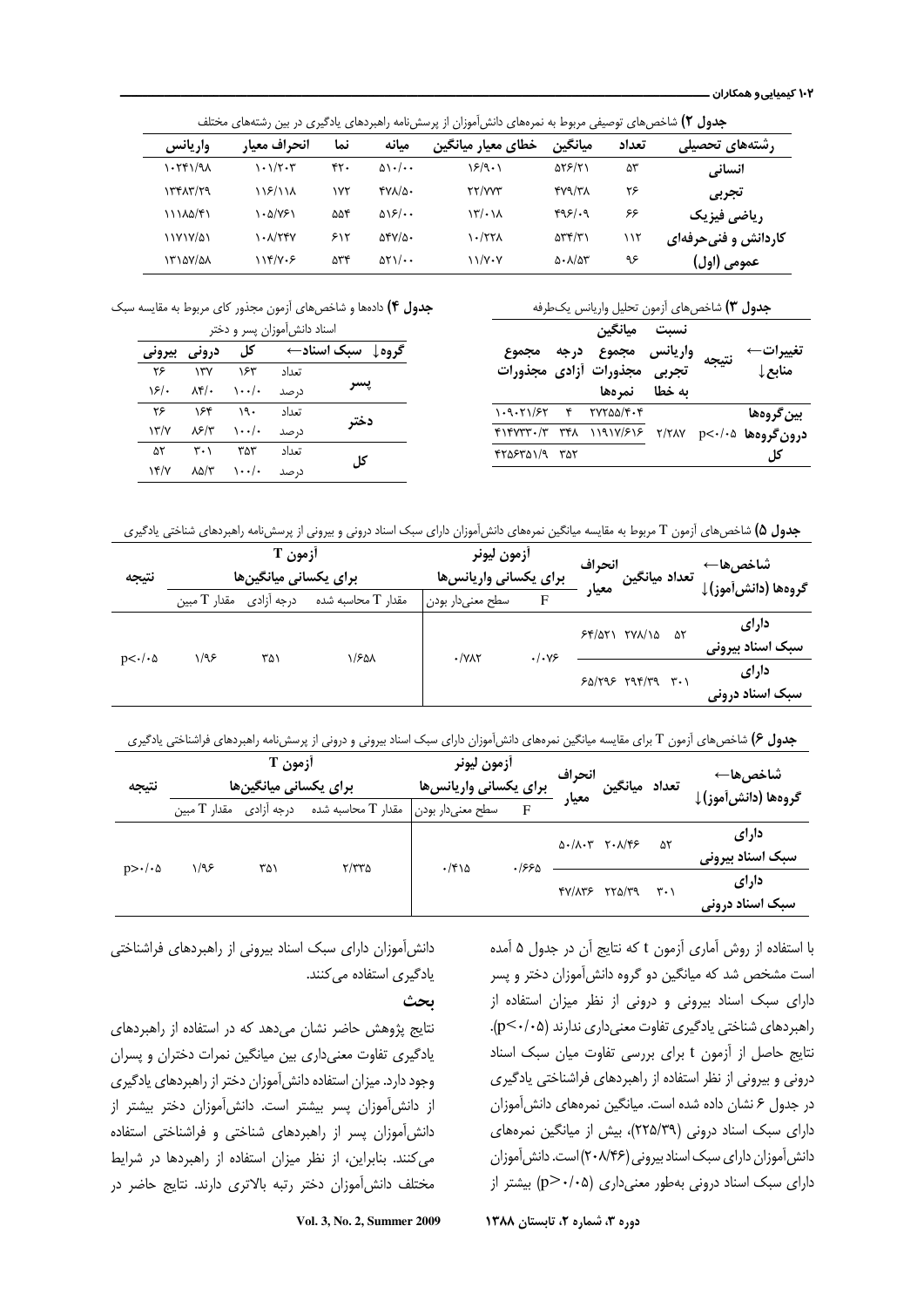رتباط با راهبردهای یادگیری، نتایج دیگر تحقیقات [۲، ۱۵] را تأييد مي كند.

نتايج مقايسه دانش آموزان رشتههاى مختلف حاكي از آن است كه هر ۵ گروه دانشآموزان به یک اندازه از راهبردهای یادگیری ستفاده می کنند و بین دانش آموزان رشتههای مختلف تحصیلی از نظر میزان استفاده از راهبردهای یادگیری تفاوت معنیدار وجود ندارد. بدین ترتیب نمی توان اظهار داشت که دانش آموزان بعضی رشتهها از برخی مولفههای راهبردهای یادگیری بیشتر از سایرین استفاده می کنند. محققین دیگر نیز در این مورد تفاوتی مشاهده نکردهاند و اظهار داشتهاند که دانشآموزان رشتههای مختلف بهطور يكسان از اين راهبردها استفاده ميكنند [۲، ۱۵].

*ورمانت* نیز معتقد است که دانش[موزان هم از راهبردهای شناختی و هم فراشناختی در یادگیری بهره میبرند. راهبردهای شناختی با راهبردهای مطالعه غیرمستقیم سازگارتر است و افرادی که بادگیری مؤثرتری دارند از هر دو راهبرد شناختی و فراشناختی ستفاده می کنند [٢٣]. همچنین بخش دیگری از یافتهها نشان می دهد که بین دانش آموزان دختر و پسر در نحوه اسناددهی تفاوت معنىدارى وجود ندارد. بررسى پيشينه تحقيقات اسنادى نشان می دهد که گاهی یافتهها در مورد اسناد و جنس همسو نیستند. زنان موفقیت خود را بیشتر به شانس و کمک دیگران اسناد میدهند، درحالی که مردان غالبا افتخار پیشرفت را به خود نسبت میدهند. زنان در اسناد موفقیتهایشان بیشتر بیرونی و مردان، بیشتر درونی هستند [۲۰، ۲۱]. درحالی که *واتکینز* نشان داد که نفاوتهای جنسیتی در اسنادها کاهش یافته و تفاوتی بین دو جنس وجود ندارد [٢٢]. از این رو، بهتر است محققان توجهشان را ز عامل جنسیت به عوامل دیگری از قبیل سن، حوزه پیشرفت و سطح تحصيلات معطوف نمايند. زيرا نتايج اين تحقيق حاكي از آن است كه با در نظر گرفتن ساير عوامل همچون سن، سطح نحصیلات و عوامل خانوادگی باز هم تفاوتی معنیداری بین دو جنس از نظر اسناد درونی و بیرونی وجود ندارد.

به علاوه، نتايج پژوهش حاضر نشان مي دهد كه بين دانش آموزان دارای سبک اسنـاد درونی و بیرونـی، از نظـر میزان استفـاده از راهبردهای شناختی یادگیری تفاوت معنیداری وجود ندارد . تصور مروز جامعه برآنست که دانشآموزان دارای سبک اسناد بیرونی بهمیزان کمتری از راهبردهای شناختی استفاده می کنند، اما نتایج نحقيق اين تصور اشتباه را از بين ميبرد.

نتایج همچنین نشان میدهد که دانش آموزان دارای سبک اسناد درونی بهطور معنیداری بیشتر از دانشآموزان دارای سبک اسناد بیرونی از راهبردهای فراشناختی یادگیری استفاده می کنند. بهعبارتی شاید بتوان این گونه تحلیل کرد که چون از فراشناخت استفاده میکنند، میتوانند علل موفقیتها و شکستهای خود را بهتر بشناسند و در درون خود بهدنبال تقويت يا تضعيف اين علل باشند.

#### ـــــــــــــــــــــــــــــــــــــــــــــــــــــــــــــــــ ـ رابطه بين راهبردهاي يادگيري و سبكهاي اسناد در دانشآموزان 103

یافتههای این پژوهش، نتایج برخی از پژوهشهایی که در این زمینه انجام گرفته است تایید می کند. بهعنوان مثال، یافتههای *فرال* و دیگران [۴] نیز نشان داده است که دانش آموزانی که دارای سبک اسناد درونی هستند، در یادگیری بیشتر از راهبردهای فراشناختی استفاده مینمایند و دارای خودکارآمدی بالاتر بوده، یادگیری آنها عمیقتر و پیچیدهتر است. درحالی که دانشآموزان دارای سبک اسناد بیرونی، در یادگیری بیشتر از راهبردهای شناختی استفاده میکنند، دارای خودکارآمدی پایینتر بوده و یادگیری آنها سطحیتر و غیرپیچیدهتر است. بهعلاوه، اسنادهایی مانند خوش.بینی [۱۳]، تصور دانش[موزان از موفقیت [۱۴] و عملكرد قبلي [٢۴] بر يادگيري آنها اثرگذار است.

### نتىجەگىرى

در مجموع، با توجه به اینکه یادگیری سطحی و نظم دهی بیرونی با انتظارات جدیدی که از یادگیری وجود دارد متناسب نیست، نتایج پژوهش حاضر برای کلیه والدین و مربیان اساساً در نظام آموزش و پرورش تذکرات مفیدی در ارتباط با نحوه یادگیری و شکلدهی اسنادی دانش[موزان و فرزندان دارد. هرگونه رفتاری که باعث ایجاد این باور در دانش[موزان شود که موفقیتهایشان مربوط به خودشان نیست و دیگران در این موفقیت موثر بودهاند، منجر به منفعل شدن آنها میگردد و در نتیجه راهبردهای موثرتری هم در مطالعه خود به کار نمی گیرند و بهطبع آن یادگیری عمیق، پردازش آموختهها و پیشرفت تحصیلی مورد انتظار را نخواهد داشت. بنابراين، ايجاد أكاهي در والدين نسبت به ايجاد باورهاي دروني موفقیت در فرزندان و تاکید بر نقش آنان در این امر تاثیر بهسزایی در بهبود رفـتارهـاي فـرد و تحصيل دانش[مـوزان دارد. اين امر در مورد معلمان و مسئولین نظام آموزش و پرورش نیز صادق است.

#### منابع

١- طالبزادگان ميترا. بررسي عوامل موثر در پيشرفت تحصيلي دانش آموزان موفق [طرح تحقيقاتي]. اهواز: شوراي تحقيقات آموزش و پرورش استان خوزستان؛ ۱۳۷۸.

۲- گلی دیزج اسفندیار. بررسی رابطه بین راهبردهای یادگیری و خلاقیت در بین دانش آموزان دوم متوسطه شهرستان مينودشت [پاياننامه كارشناسى ارشد]. نهران: دانشگاه علامه طباطبايي؛ ۱۳۸۴.

3- Entwistle NJ. Approaches to learning and forms of understanding. In: Teaching and learning in higher education. Dart B, Boulton-Lewis G, editors. Melbourne: Australian Council for Education Research; 1998.

4- Feral J, Valcke M, Schuyten G. Student model of learning and their impact on study strategies. Journal of Society for Research In Higher Education. 2009;34(2):185-202.

5- Maclellan E, Soden R. Facilitating self-regulation in higher education through self-report. Learning Environment Research. 2006;9(1):95-110.